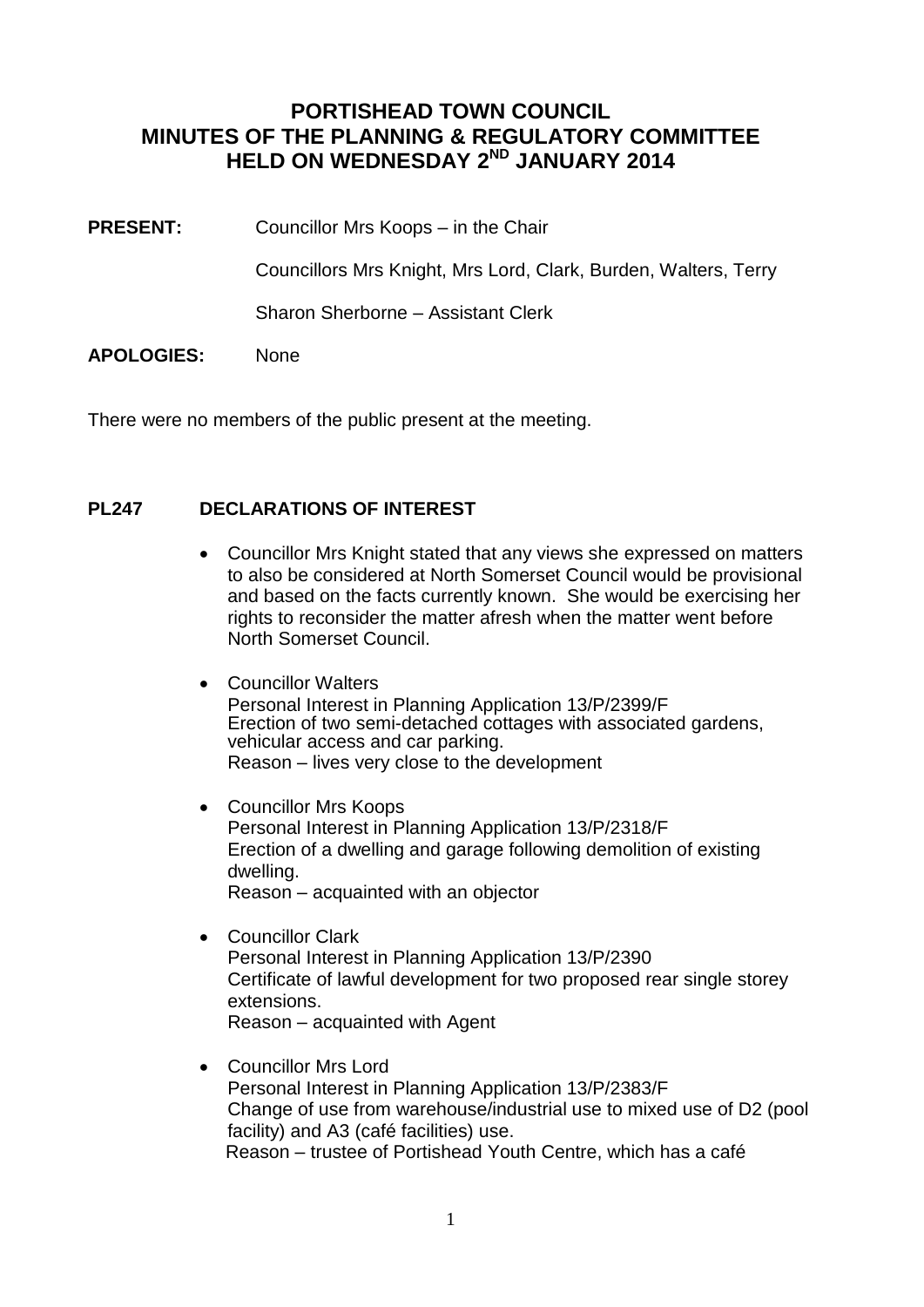### **PL248 PUBLIC PARTICIPATION**

There were no members of the public present to participate.

## **PL249 SECTION 1 – TO BE CONSIDERED BY THE PLANNING & REGULATORY COMMITTEE**

#### **PLANNING APPLICATIONS**

#### **13/P/2318/F 3 QUEENS WAY, PORTISHEAD, BS20 8HR**

Erection of a dwelling and garage following demolition of existing dwelling.

It was noted that there were three comments on line. The meeting was unable to determine any height implications for neighbours from the documents available. It also noted comments from a neighbour regarding access to and from their property.

Councillor Mrs Lord proposed objecting to the proposal on the grounds that there are concerns relating to the overall height of the proposed building and that there may be a loss of access to and from neighbouring properties during any development.

The meeting agreed with the proposal and Councillor Mrs Koops seconded the proposal.

#### **RESOLVED that:-**

Object - on the grounds that there are concerns relating to the overall height of the proposed building and that there may be a loss of access to and from neighbouring properties during any development.

#### **13/P/2383/F UNIT 14, OLD MILL ROAD, PORTISHEAD, BS20 7BX**

Change of use from warehouse/industrial use to mixed use of D2 (pool facility) and A3 (café facilities) use.

The meeting noted that there were no on line comments.

Councillor Mrs Knight informed the meeting that she had liaised with businesses on the estate. It was apparent that access to existing business units, especially for HGV's, had become more difficult as a result of the increase in on-street parking since the opening of the stores.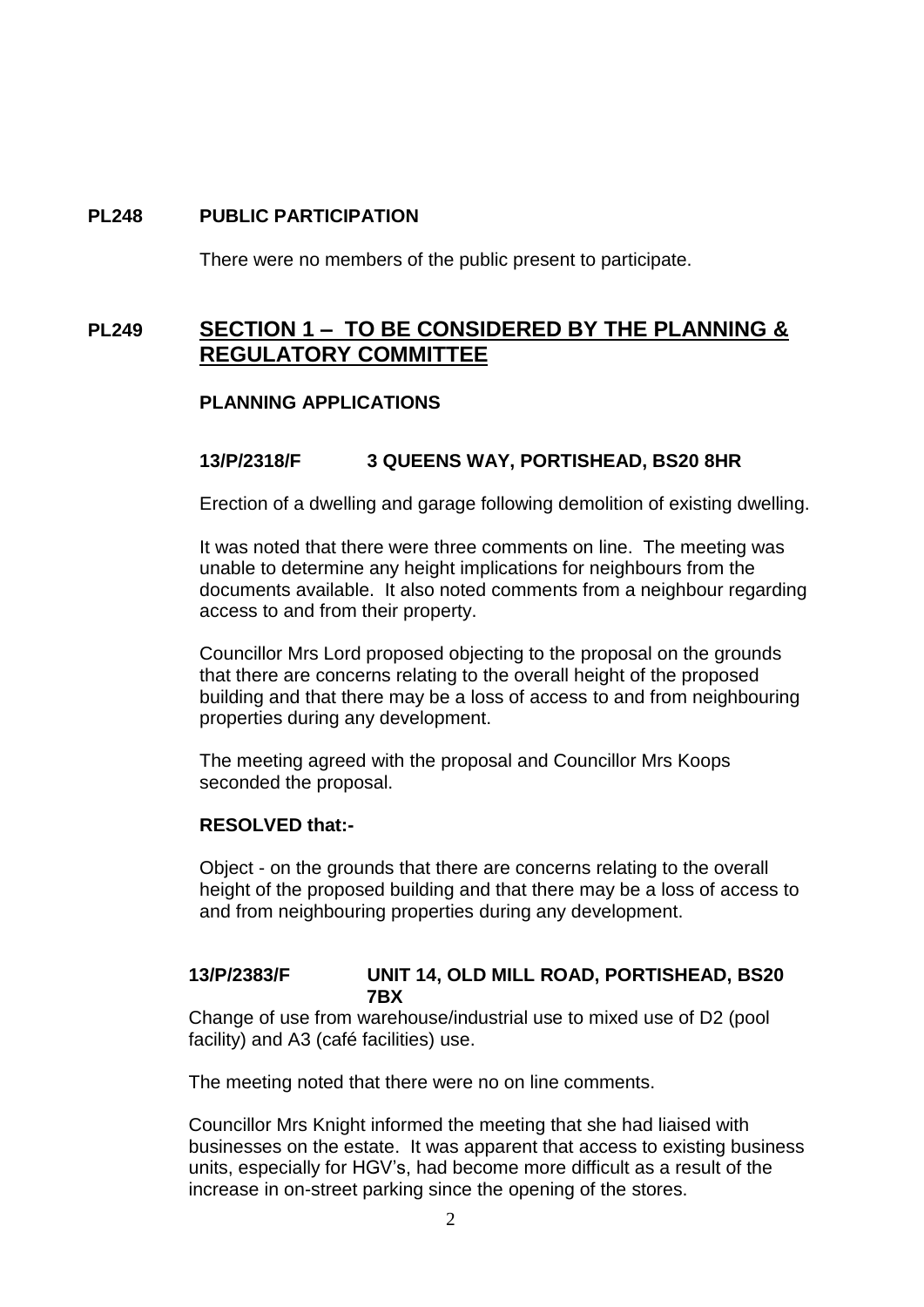Councillor Mrs Knight informed the meeting that the installation of yellow double lines in this area is being revisited.

The meeting discussed opinions relating to the type of use for the units along Old Mill Road and believed that A3 (café facilities) should not become the primary use for this particular unit.

Councillor Terry proposed not objecting to the change of use subject to the A3 use (café facilities) being ancillary to D2 (pool facility), e.g. the café not becoming the primary use in this unit.

The meeting agreed with this proposal and Councillor Mrs Knight seconded the proposal.

#### **RESOLVED that:-**

No objection subject to the A3 use (café facilities) being ancillary to D2 (pool facility), e.g. the café not becoming the primary use in this unit.

#### **13/P/2390/LUP 76 COMBE AVENUE, PORTISHEAD, BS20 6JT**

Certificate of lawful development for two proposed rear single storey extensions.

The meeting noted that there were no on line comments but a previous application (13/P/1563/F) at the site was refused by North Somerset Council. The meeting felt that it could not be tasked to establish whether or not this (13/P/2390/LUP is a lawful development under new Planning legislation.

Councillor Burden proposed no comment be made. Councillor Mrs Knight seconded the proposal.

#### **RESOLVED that:-**

No comment.

#### **13/P/2399/F LAND ADJACENT TO 1 ST PETERS ROAD, PORTISHEAD, BS20 6QY**

Erection of two semi-detached cottages with associated gardens, vehicular access and car parking.

The meeting noted that there were no comments on line.

A discussion took place regarding the overbearing size of the proposed development, inadequate parking and access due to the design.

Councillor Mrs Lord proposed objecting on the grounds of overdevelopment of the site, inadequate parking and access to and from the site. It is inappropriate to add extra traffic and parking on St Peters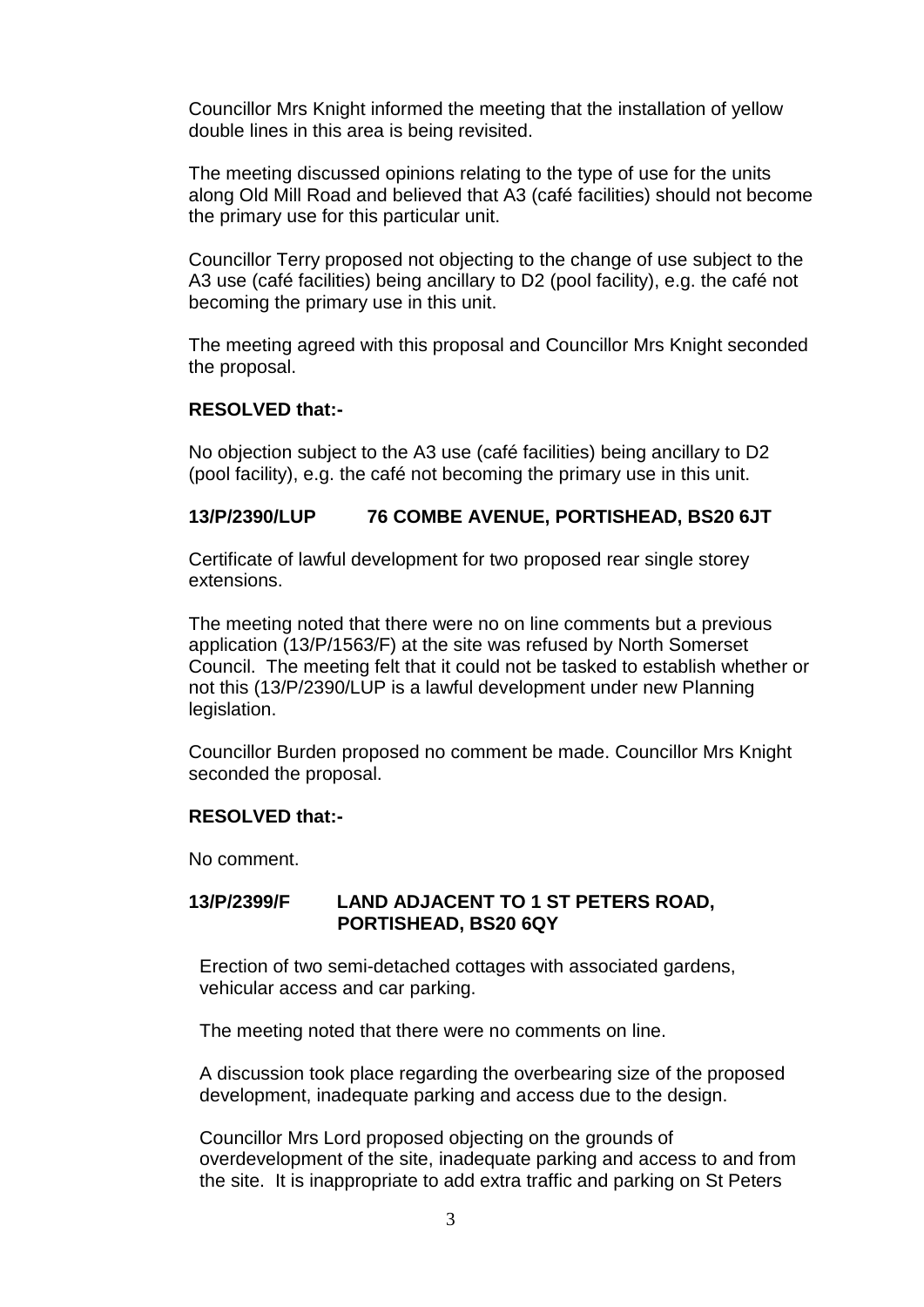Road and access from the site to St Peters Road should be in a forward gear. It is noted that access could be improved by using the access road to the apartments. Councillor Mrs Knight seconded the proposal.

#### **RESOLVED that:-**

Object on the grounds of overdevelopment of the site, inadequate parking and poor access to and from the site. It is inappropriate to add extra traffic and parking on St Peters Road and access from the site to St Peters Road should be in a forward gear. It is noted that access could be improved by using the access road to the apartments.

## **13/P/2412/HHPA 108 PHOENIX WAY, PORTISHEAD, BS20 7JX**

Prior approval request for the erection of a single storey rear extension that would 1: extend beyond the rear wall of the original house by 3.60 metres; 2: have a maximum height of 2.795 metres and 3: would have eaves that are 2.10 metres high

The meeting noted that there were no on line comments.

A discussion took place regarding the viability of the Town Council making any comment. Under new Planning Legislation only a neighbour's comment can be taken into consideration.

Councillor Burden proposed that no comment be made. Councillor Terry seconded the proposal.

#### **RESOLVED that:-**

No comment.

# **SECTION 2 PLANNING MATTERS (RECOMMENDATIONS TO TOWN COUNCIL)**

## **PL250 OTHER PLANNING MATTERS**

#### **A. DISABLED ADVISORY PARKING BAY REQUEST**

The application to North Somerset Council for a provision outside of No. 4 Lockside, Portishead, BS20 7AE was discussed and considered. The meeting noted that a similar application was previously refused. In considering the application it was felt inappropriate to provide a disabled parking bay on the narrow road, which could obstruct emergency vehicles. By the applicants own admission, using the middle allocated parking lot causes difficulties. The meeting would suggest that the applicant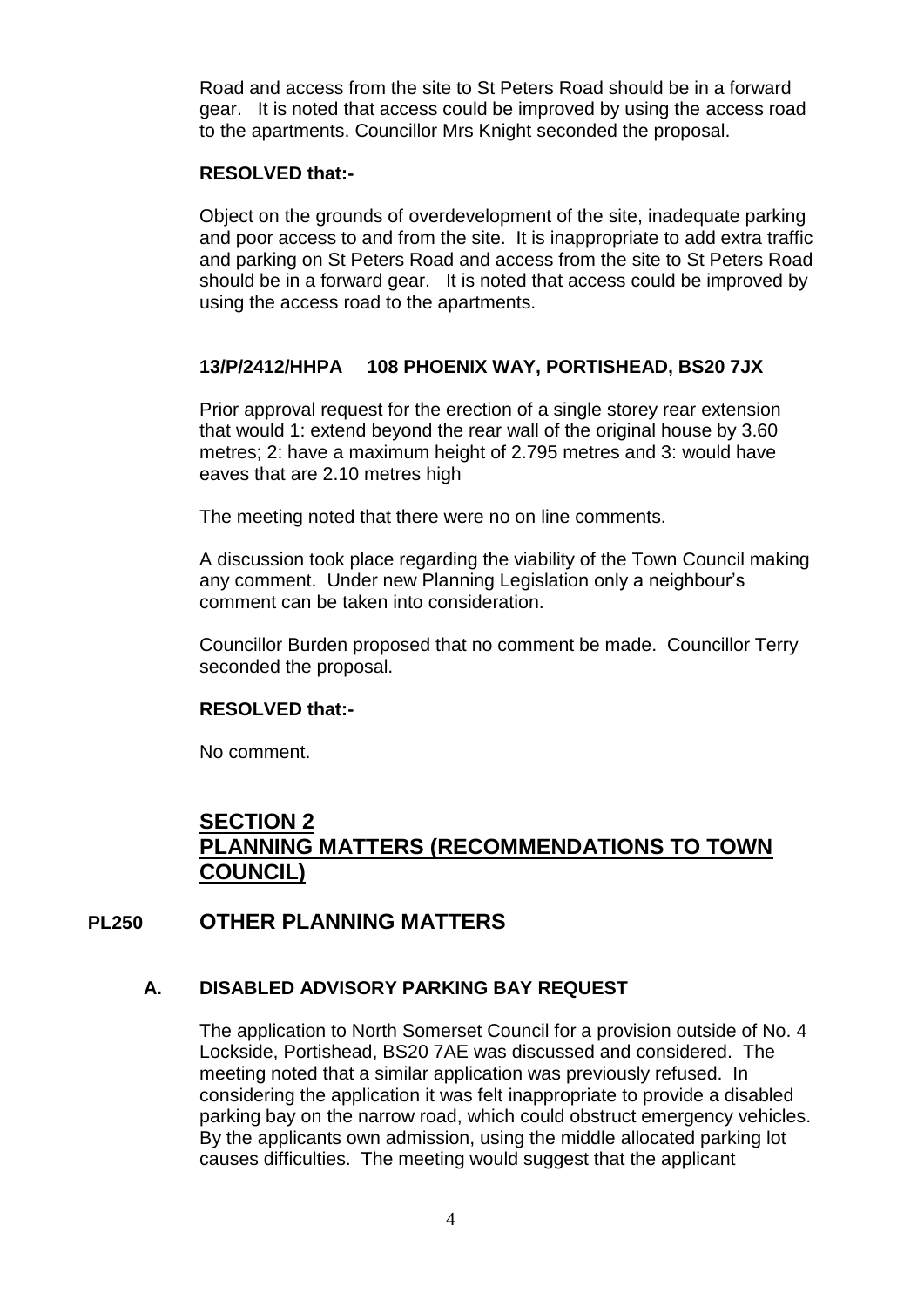approaches neighbouring parking bay owners to see if they are willing to exchange parking lots.

### **RECOMMENDATION:**

Portishead Town Council object to providing a disabled parking bay on a narrow road, which could obstruct emergency vehicles, and suggests that the applicant approaches neighbouring parking bay owners to see if they are willing to exchange parking lots.

## **B. THE SEA WALL COMMISSION**

Councillor Terry had no progress to report at this time.

### **C. NORTH SOMERSET CORE STRATEGY - CONSULTATION**

The meeting discussed the Consultation. It was felt that an objection should be made to any increase in housing in Portishead or the surrounding area.

Councillor Burden proposed that Portishead Town Council object to any further increase in Portishead and its immediate area. Councillor Mrs Lord proposed adding that the increase Portishead has had in the last few years has put severe strain on the infrastructure; places in primary schools and roads. Community organisations are feeling the strain and we feel a period of stability is required in order for the community to recover and flourish. Councillor Burden felt it appropriate for it to be noted that the density accepted in the Town is higher than is now considered acceptable, which has caused considerable transport problems.

#### **RECOMMENDATION:-**

Portishead Town Council objects to any further increase in Portishead and the immediate area. The increase Portishead has had in the last few years has put severe strain on the infrastructure; places in primary schools and roads. Community organisations are feeling the strain and we feel a period of stability is required in order for the community to recover and flourish. It is the Town Council's belief that the density accepted in the Town is higher than is now considered acceptable, which has caused considerable transport problems.

# **PL251 SECTION 3 – DELEGATED CHAIRMAN DECISIONS**

Delegated decisions made by the P & R Chairman on the attached table under delegated powers were noted.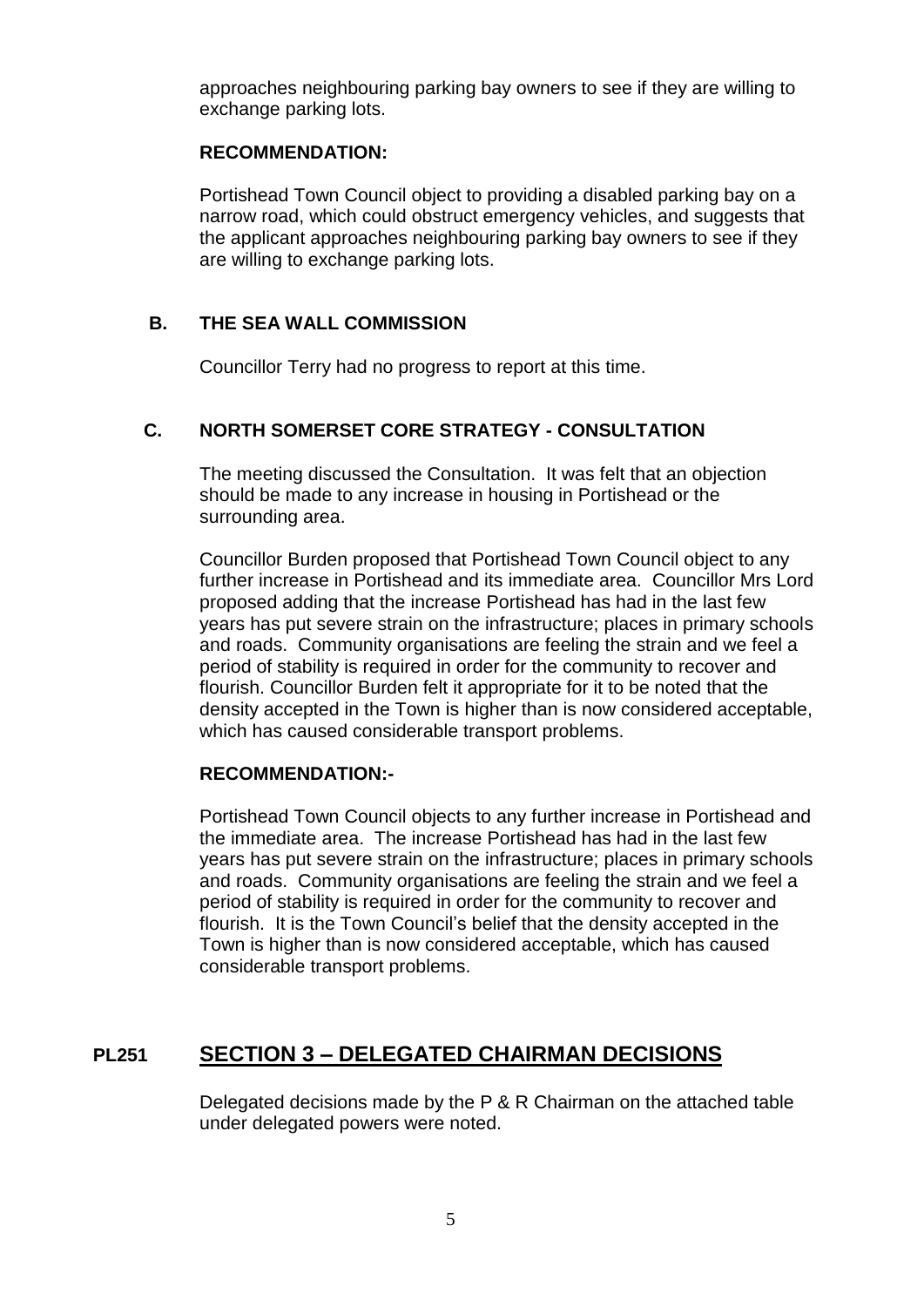# **SECTION 3 – DELEGATED CHAIRMAN DECISIONS - FOR INFORMATION**

# **PLANNING APPLICATIONS AS REPORTED BY THE PLANNING & REGULATORY CHAIRMAN**

| <b>APPLICATION</b><br>NO. | <b>LOCATION</b>                                         | <b>PROPOSAL</b>                                                                                                                                                     | <b>RECOMMENDATION</b>                                            |
|---------------------------|---------------------------------------------------------|---------------------------------------------------------------------------------------------------------------------------------------------------------------------|------------------------------------------------------------------|
| 13/P/2214/F               | 54 Severn Road,<br>Portishead, BS20 6NQ                 | Retrospective application for the<br>erection of a 1.8 metre boundary<br>fence.                                                                                     | No objection – subject to no valid objection from<br>neighbours. |
| 13/P/2216/F               | 24 Nore Park Drive,<br>Portishead, BS20 8EB             | Erection of a two storey rear<br>extension, a single storey front<br>extension, construction of a front<br>dormer extension and alterations<br>to vehicular access. | No objection - subject to no valid objection from<br>neighbours. |
| 13/P/2245/F               | 238 Down Road,<br>Portishead, BS20 8HU                  | Rear and side extension. New<br>raised roof and dormer to create<br>first floor living space                                                                        | No objection – subject to no valid objection from<br>neighbours. |
| 13/P/2272/F               | 3 The Precinct, High<br>Street, Portishead, BS20<br>6AH | Change of use from A3<br>restaurant to A5 hot food<br>takeaway                                                                                                      | No objection – subject to no valid objection from<br>neighbours. |
| 13/P/2276/F               | 28 Slade Road,<br>Portishead, BS20 6BS                  | Erection of a two storey side<br>extension with integral garage<br>following demolition of existing<br>garage                                                       | No objection – subject to no valid objection from<br>neighbours. |
| 13/P/2287/F               | 21 Merlin Park,<br>Portishead, BS20 8RJ                 | Erection of a first floor extension<br>to front elevation over garage<br>protrusion                                                                                 | No objection – subject to no valid objection from<br>neighbours. |
| 13/P/2303/F               | 18 Kings Road,<br>Portishead, BS20 8HH                  | Retrospective application for the<br>construction of timber decking to<br>rear of bungalow                                                                          | No objection – subject to no valid objection from<br>neighbours. |
| 13/P/2311/F               | 60 High Street,<br>Portishead, BS20 6EH                 | Installation of glazed timber shop<br>front to existing opening.                                                                                                    | No objection.                                                    |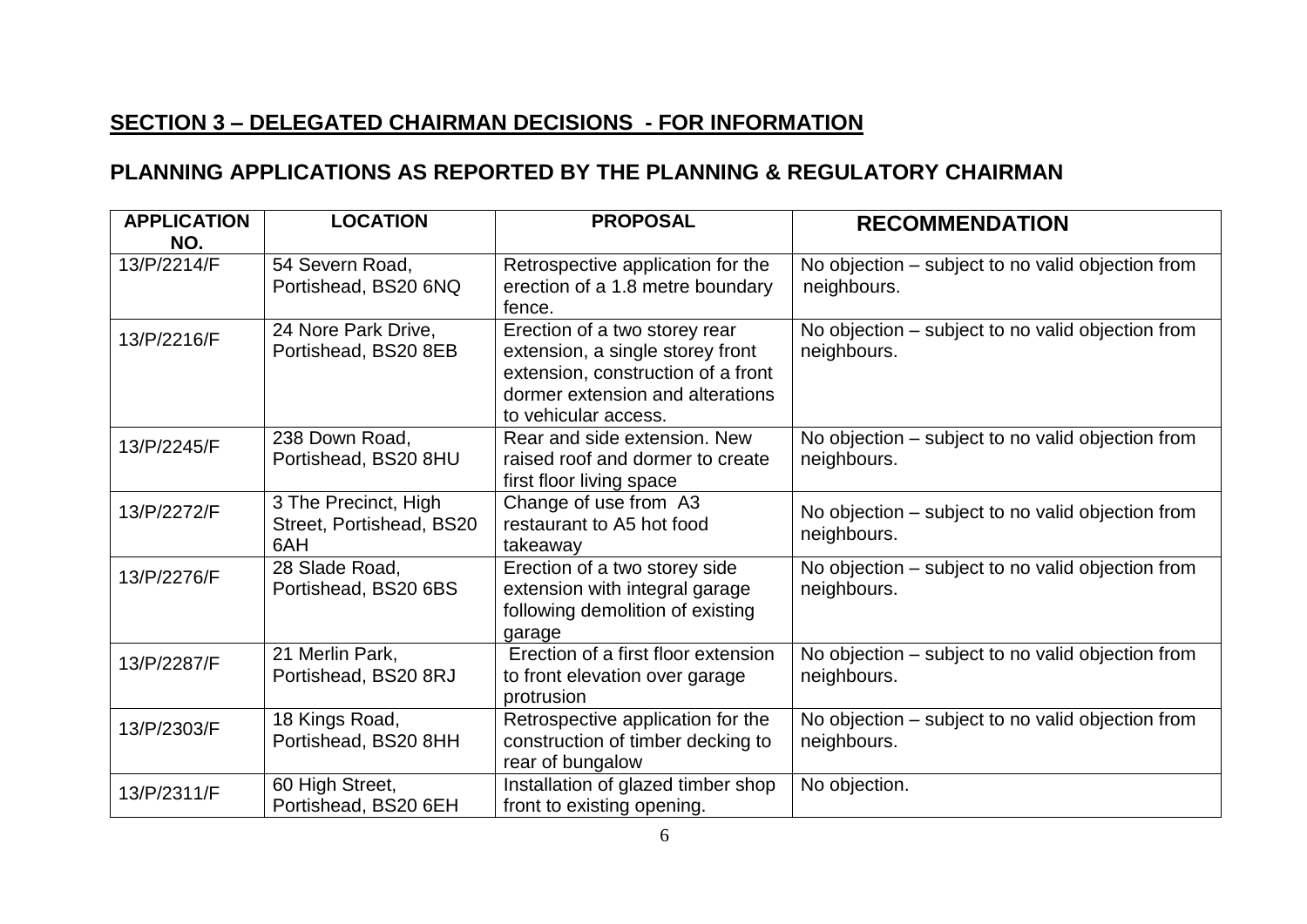| 13/P/2312/ADV | 60 High Street,           | Display of non-illuminated fascia | No objection.                                     |
|---------------|---------------------------|-----------------------------------|---------------------------------------------------|
|               | Portishead, BS20 6EH      | sign                              |                                                   |
| 13/P/2328/F   | 3 Seaview Road,           | Extend garage and convert into    | No objection – subject to no valid objection from |
|               | Portishead, Bristol, BS20 | bedroom/bathroom                  | neighbours.                                       |
|               | 8HJ                       |                                   |                                                   |
| 13/P/2362/F   | Substation adjacent to,   | Retention of pitched roof on      | No objection – subject to no valid objection from |
|               | 20 Queens Road,           | existing substation building.     | neighbours.                                       |
|               | Portishead, BS20 8HT      |                                   |                                                   |
| 13/P/2363/F   | 8 George Street,          | Erection of a two storey side and | No objection – subject to no valid objection from |
|               | Portishead, BS20 6TD      | rear extension                    | neighbours.                                       |

# **TREE APPLICATIONS AS REPORTED BY THE PLANNING & REGULATORY CHAIRMAN**

| <b>APPLICATION</b><br>NO. | <b>LOCATION</b>                                                                    | <b>PROPOSAL</b>                                   | <b>RECOMMENDATION</b>                                                                |
|---------------------------|------------------------------------------------------------------------------------|---------------------------------------------------|--------------------------------------------------------------------------------------|
| 13/P/2262/TPO             | 61 Charlcombe Rise,<br>Portishead, BS20 8ND                                        | 6 Pines - Crown reduction and<br>thin by 20%      | No objection – subject to the approval of the<br>North Somerset Council Tree Officer |
| 13/P/2270/TPO             | Fedden Village, Nore<br>Road, Portishead, BS20<br>7HN                              | Various tree works as itemised on<br>application. | No objection – subject to the approval of the<br>North Somerset Council Tree Officer |
| 13/P/2338/TPO             | Land to the rear of, 3-11<br>Sage Close, Redcliffe<br>Bay, Portishead, BS20<br>8EU | Various tree works as itemised on<br>application. | No objection – subject to the approval of the<br>North Somerset Council Tree Officer |
| 13/P/2391/TPO             | 72 Nore Road,<br>Portishead, Bristol, BS20<br>8DU                                  | Various tree works as itemised on<br>application. | No objection – subject to the approval of the<br>North Somerset Council Tree Officer |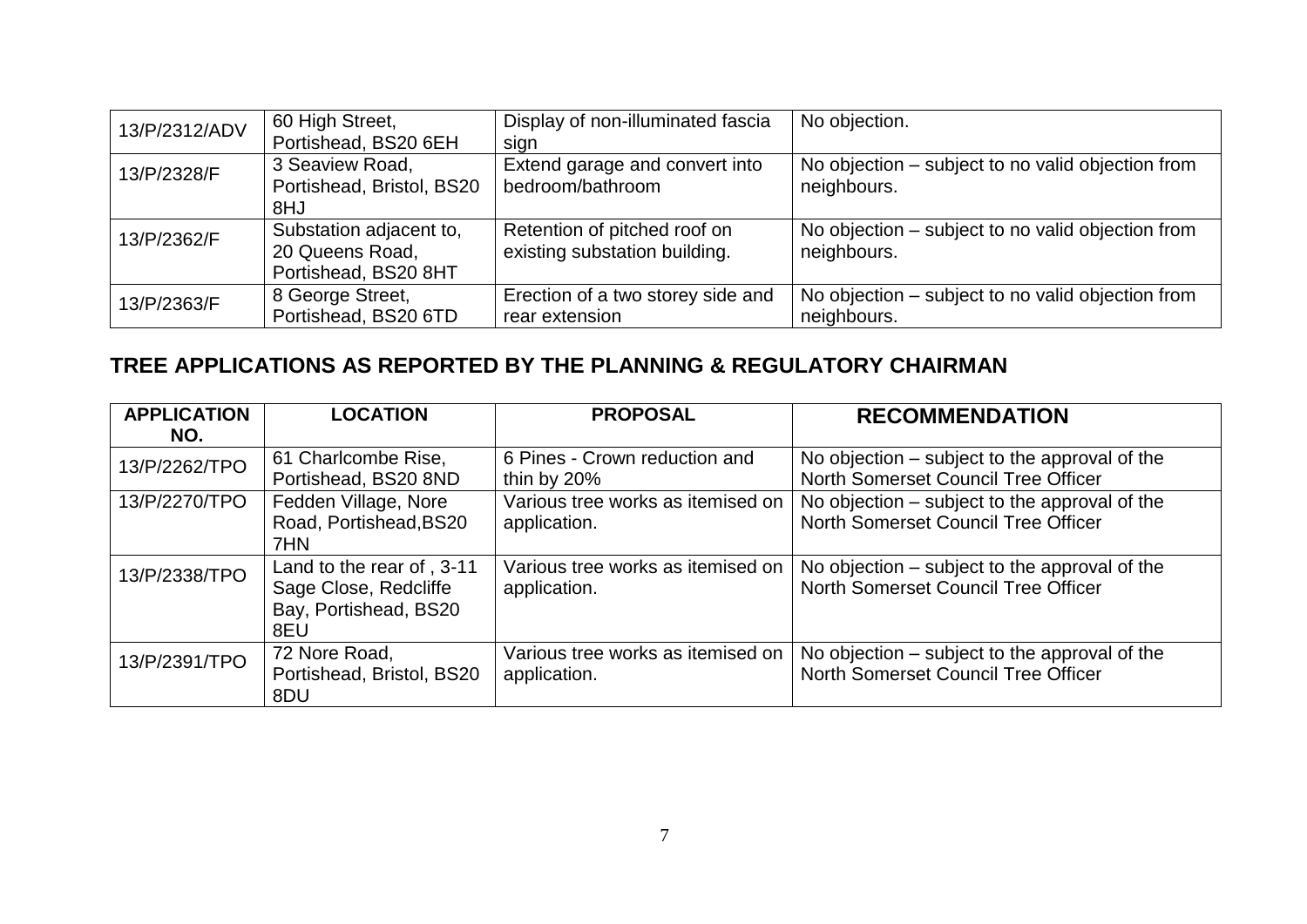# **PL 252 OTHER PLANNING MATTERS - FOR INFORMATION**

The following were noted:

#### **A. NORTH SOMERSET COUNCIL DECISIONS:**

Consent granted:13/P/0883/F Old Lodge, 1 Woodhill Road, Portishead, BS20 7ET Erection of a single storey rear extension following demolition of existing rear extension, rebuild side boundary wall to height of 1.8m and front boundary wall.

#### **B. NORTH SOMERSET STRATEGIC HOUSING LAND AVAILABILITY ASSESSMENT 2013 (SHLAA)**

The 2013 update has just been published. The SHLAA is an evidence document which local planning authorities are required to produce to support plan making. The purpose is to identify potential sites which could be brought forward to meet the identified need for housing over the plan period. For North Somerset this is needed to support the reexamination of the remitted Core Strategy policies in relation to the revised district wide housing requirement, and the Sites and Policies Plan in respect of detailed land allocations. The SHLAA considers housing land supply from all sources. This includes sites both within the planning system such as sites with planning permission and development plan allocations, and other possible opportunities.

Further information can be found on line http://www.n-somerset.gov.uk/Environment/Planning policy and[research/localplanning/Pages/Strategic-housing-land-availability-assessment-FAQs.aspx#e](http://www.n-somerset.gov.uk/Environment/Planning_policy_and-research/localplanning/Pages/Strategic-housing-land-availability-assessment-FAQs.aspx#e) or alternatively a hard copy of the Assessment is available in hard copy from Portishead Town Council, The Folk Hall.

Councillor Terry advised that he would be checking the map and the proposed areas.

#### **C. HOUSE NUMBERING – CONVERTED UNITED REFORM CHURCH, WOODHILL ROAD, PORTISHEAD**

The street naming and numbering in respect to the eight residential units at the above location under planning application 13/P/0116/F.